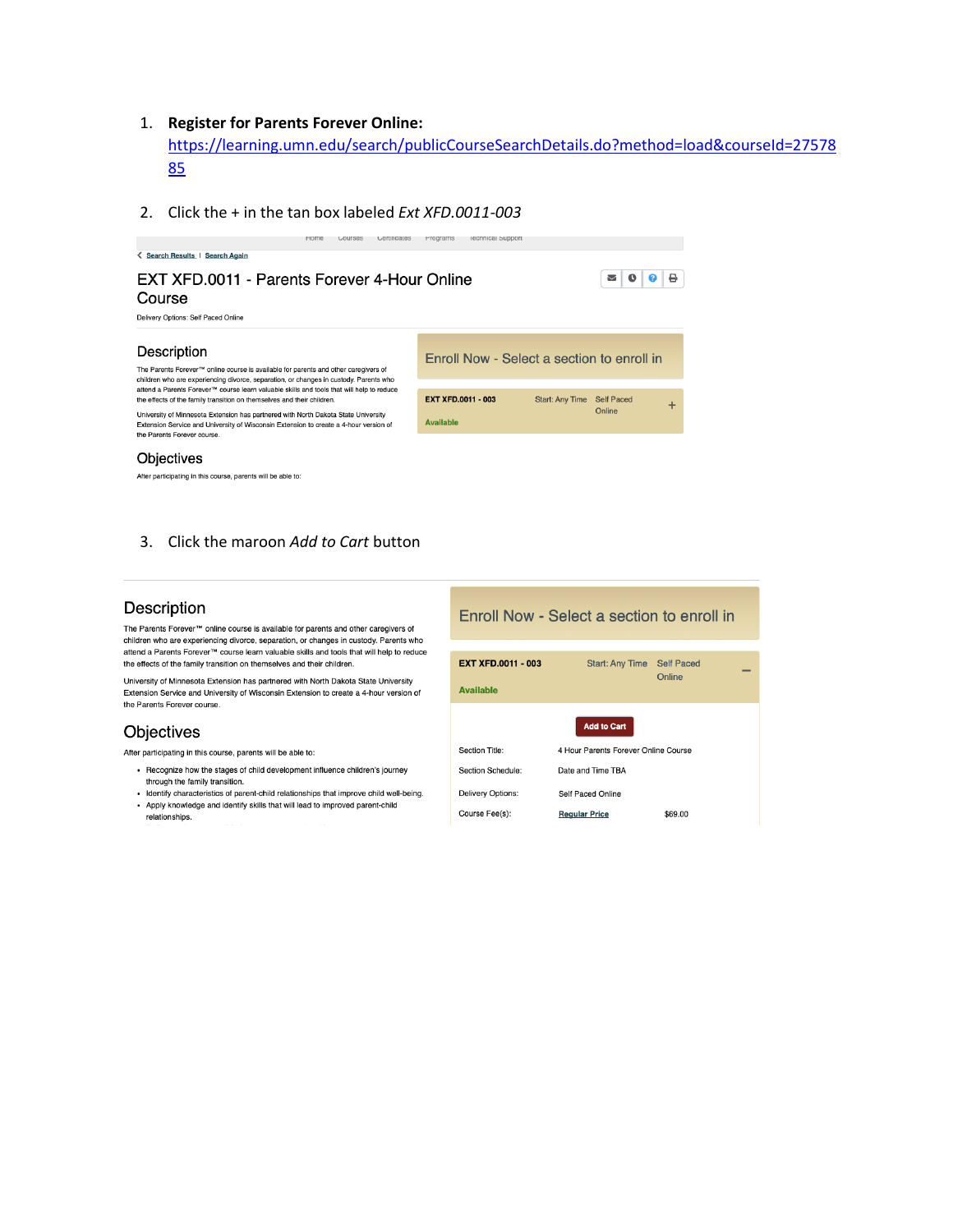4. A pop-up box should appear - click the maroon Checkout button.



5. If you have been approved for a reduced fee, you can enter in the coupon code you received by clicking the box next to Apply a Discount. Enter the code here. Then, click the maroon Checkout button. You may have to hit Checkout twice to advance to the next page. If you do not have a coupon code, simply click the maroon Checkout button.

| Cart (1 Item)                                                                                                                                                                                      |                                                                                                                                            |              |                   |
|----------------------------------------------------------------------------------------------------------------------------------------------------------------------------------------------------|--------------------------------------------------------------------------------------------------------------------------------------------|--------------|-------------------|
|                                                                                                                                                                                                    | Welcome to the University of Minnesota's secure shopping cart. To complete registration, you will be guided through the following process: |              | <b>A</b> Checkout |
| - Confirm your course/conference selections<br>- Log in with your University credentials or create a new account<br>- Review your account profile<br>- Complete the checkout and/or make a payment |                                                                                                                                            |              |                   |
| Item                                                                                                                                                                                               | <b>Options</b>                                                                                                                             | Quantity     | Subtotal          |
| Course<br>4 Hour Parents Forever Online Course<br>EXT XFD.0011 - 003<br>Fee: \$69.00<br>Remove                                                                                                     | Fee:<br>Regular Price \$69.00<br>Delivery Options:<br>Self Paced Online \$0.00                                                             | $\mathbf{1}$ | \$69.00           |
|                                                                                                                                                                                                    | Apply a discount<br>Coupon Code                                                                                                            |              |                   |
|                                                                                                                                                                                                    |                                                                                                                                            | Subtotal     | \$69.00           |

6. Click the maroon Create Account button under I'm new to the University.

My Profile / Payment / Receipt

# Log In or Create a new Guest Account

Please select one of the following options

I have a University Internet Account

#### I have an account already

Log in using your existing account information.

University Alumni: If you have not used your University email account in the past 90 days, it is probably inactive. Reactivate your University account to login. Contact University Tech Support at T: 612-301-4357 | HELP@umn.edu. Request to have your "Google email and internet account activated." The other option is to use a non-umn.edu email address and create a "New to the University" guest account.

## I'm new to the University

If you do not have a University internet account, you can create a University guest account to complete the registration process. Note: parents/guardians of youth participants must be users in the system (either with a University internet account or a University guest account) before the youth participant can register.

**Create Account** 

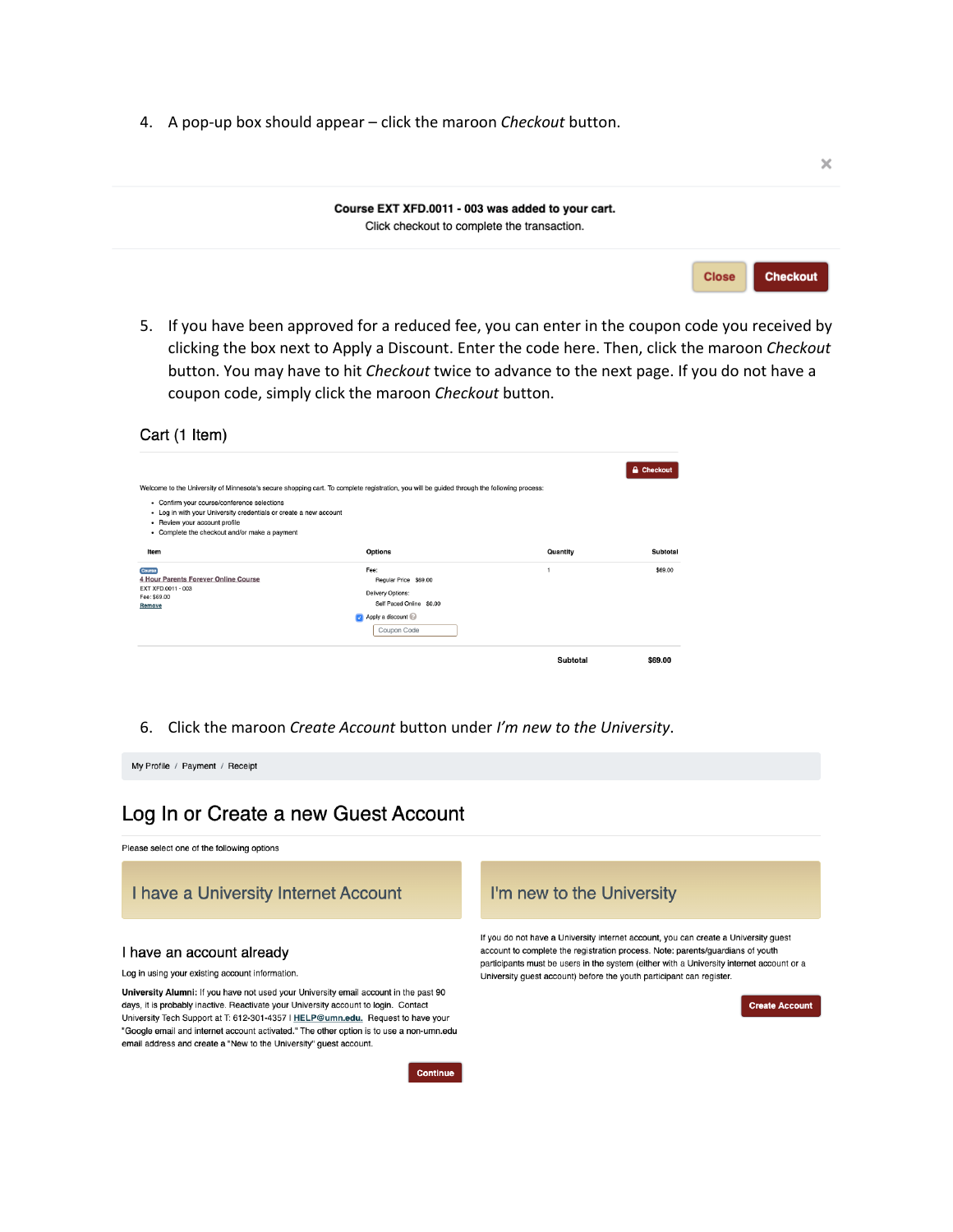7. Fill out all of the fields on the *Create Guest Account* form.

| <b>UNIVERSITY OF MINNESOTA</b><br>W<br>Driven to Discover" |                             |
|------------------------------------------------------------|-----------------------------|
| My Account                                                 |                             |
|                                                            | <b>Create Guest Account</b> |
|                                                            | Name                        |
|                                                            | <b>First Name</b>           |
|                                                            | Middle Initial (optional)   |
|                                                            | <b>Last Name</b>            |

8. At the bottom of the form, create a password. You can click the '*i*' icon to show the password requirements.

|                          | <b>Create Password</b> $\circledcirc$ Show Password Requirements |                         |
|--------------------------|------------------------------------------------------------------|-------------------------|
| Password                 |                                                                  |                         |
|                          |                                                                  | <b>B</b> Hide           |
| <b>Re-enter Password</b> |                                                                  |                         |
|                          |                                                                  | <b><sup></sup></b> Hide |
|                          |                                                                  |                         |
|                          |                                                                  |                         |

Submit

9. You will be brought to a new screen once your guest account has been created. Click the grey/blue *Continue* button.

| Email (This email address is your University Internet ID) | katiewelshons+37@gmail.com              |
|-----------------------------------------------------------|-----------------------------------------|
| Name                                                      | Kate Welshons                           |
| Address                                                   | 1330 Amundson Place Stillwater MN 55082 |
| Country                                                   | US                                      |
| Phone                                                     | 6514915497                              |
|                                                           |                                         |

Click the button below to continue to https://learning.umn.edu/coursebasket/publicPersonalLogon.do? method=logonExisting&studentStatus=currentStudent

Continue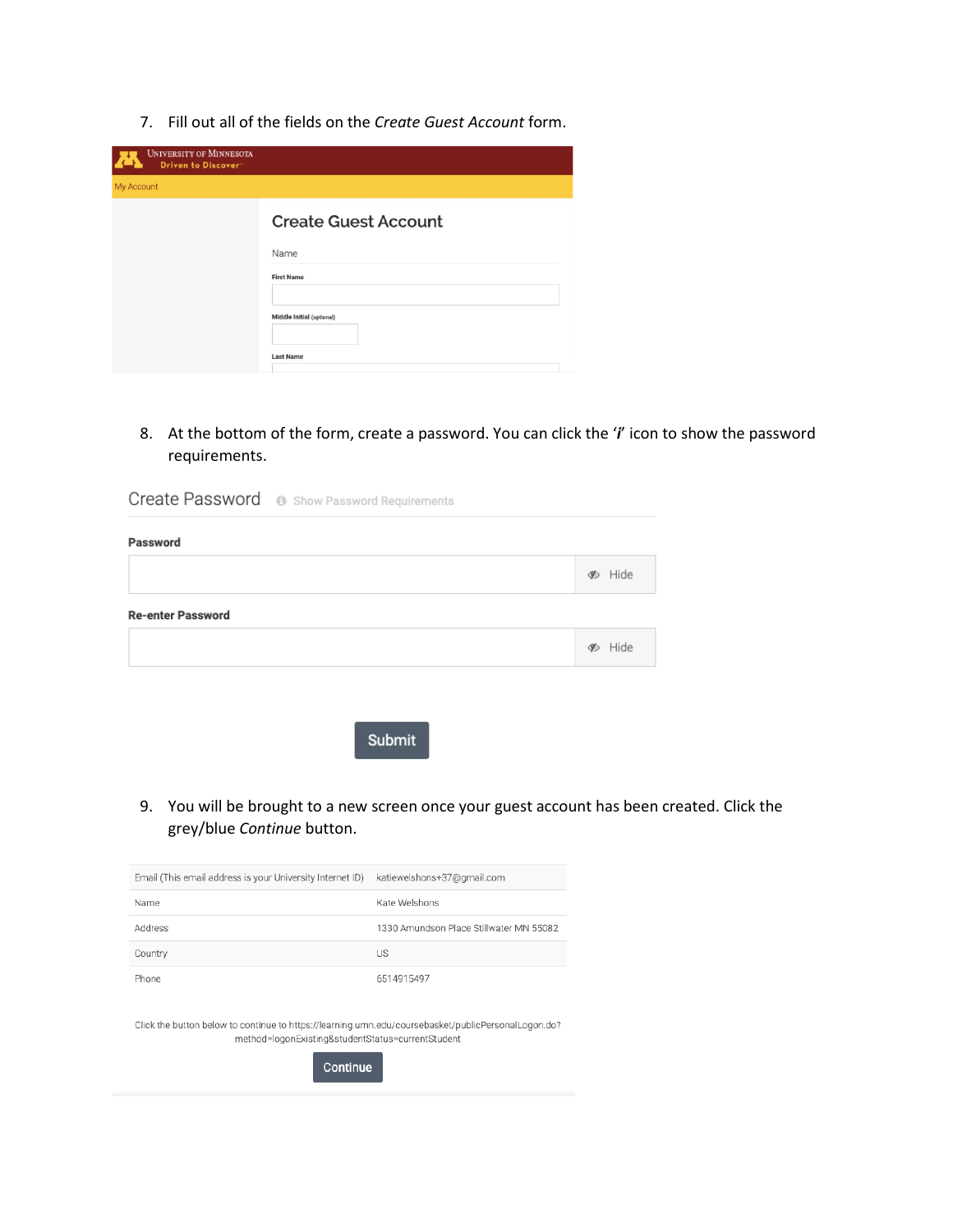10. This next form should have auto-filled all of your contact information from the Guest Account creation page. There are only 2 steps you need to take on this page – scroll down to *Mailing List Preferences* and select whether or not you want to receive future emails from the University of Minnesota.

| <b>Mailing List Preferences</b>                                                                                                                                                                                                                                                                                                                                                 |
|---------------------------------------------------------------------------------------------------------------------------------------------------------------------------------------------------------------------------------------------------------------------------------------------------------------------------------------------------------------------------------|
| May we contact you about future opportunities? Please note that your selection is specific to marketing communications related to the<br>courses, conferences, and events contained in this registration system.*                                                                                                                                                               |
| Your information will not be shared with outside parties. You may change your selection at any time. Please note that we may still send you emails<br>regarding factual, transactional and/or servicing information in connection with the products or services that we are providing to you or the<br>organization through whom you are known to us. More on privacy & policy. |
| The University of Minnesota may still send marketing emails based on other affiliations you have with the University. Contact the email sender for<br>their opt out or unsubscribe information.                                                                                                                                                                                 |
| Yes, by any method                                                                                                                                                                                                                                                                                                                                                              |
| Yes, but only by the following methods (please check the methods that we may use to contact you)                                                                                                                                                                                                                                                                                |
| Email                                                                                                                                                                                                                                                                                                                                                                           |
| Mail                                                                                                                                                                                                                                                                                                                                                                            |
| No, please do not contact me                                                                                                                                                                                                                                                                                                                                                    |
|                                                                                                                                                                                                                                                                                                                                                                                 |

## 11. Scroll a bit farther down to the *Privacy Policies* section. Enter in your initials twice.

| <b>Privacy Policies</b>                                                |                                                                                                                                                                                                                                                                                                                                                                                              |
|------------------------------------------------------------------------|----------------------------------------------------------------------------------------------------------------------------------------------------------------------------------------------------------------------------------------------------------------------------------------------------------------------------------------------------------------------------------------------|
| Minnesota must have your permission to release non-public information. | The Family Educational Rights and Privacy Act (FERPA) is a United States law that protects the privacy of student records. The University of                                                                                                                                                                                                                                                 |
|                                                                        | The Employer/Affiliation entered above may allow you to have your employer/group billed or to take advantage of membership discounts (if<br>applicable) when you enroll for courses. If you choose these options, you are providing permission for your personal information to be shared with<br>that employer or group contact. This choice will be presented to you each time you enroll. |
|                                                                        | Please type your initials into each of the boxes below to indicate that you have read and understand these privacy policies:                                                                                                                                                                                                                                                                 |
| kw<br>kw                                                               | * I understand that the University of Minnesota abides by FERPA regulations and will not release my student<br>information unless I expressly give the University of Minnesota permission to do so.<br>*I understand that if I choose one of the following:<br>- Affiliate my course enrollment(s) with a company or group, OR                                                               |
|                                                                        | - Request that my company or group be billed directly for my courses                                                                                                                                                                                                                                                                                                                         |
|                                                                        | The University of Minnesota will release the following enrollment details to the appropriate company or group:<br>my account number, my student type, my course(s), course schedule(s), delivery method(s) and location(s),<br>units, tuition amount(s), and fees due.                                                                                                                       |
|                                                                        |                                                                                                                                                                                                                                                                                                                                                                                              |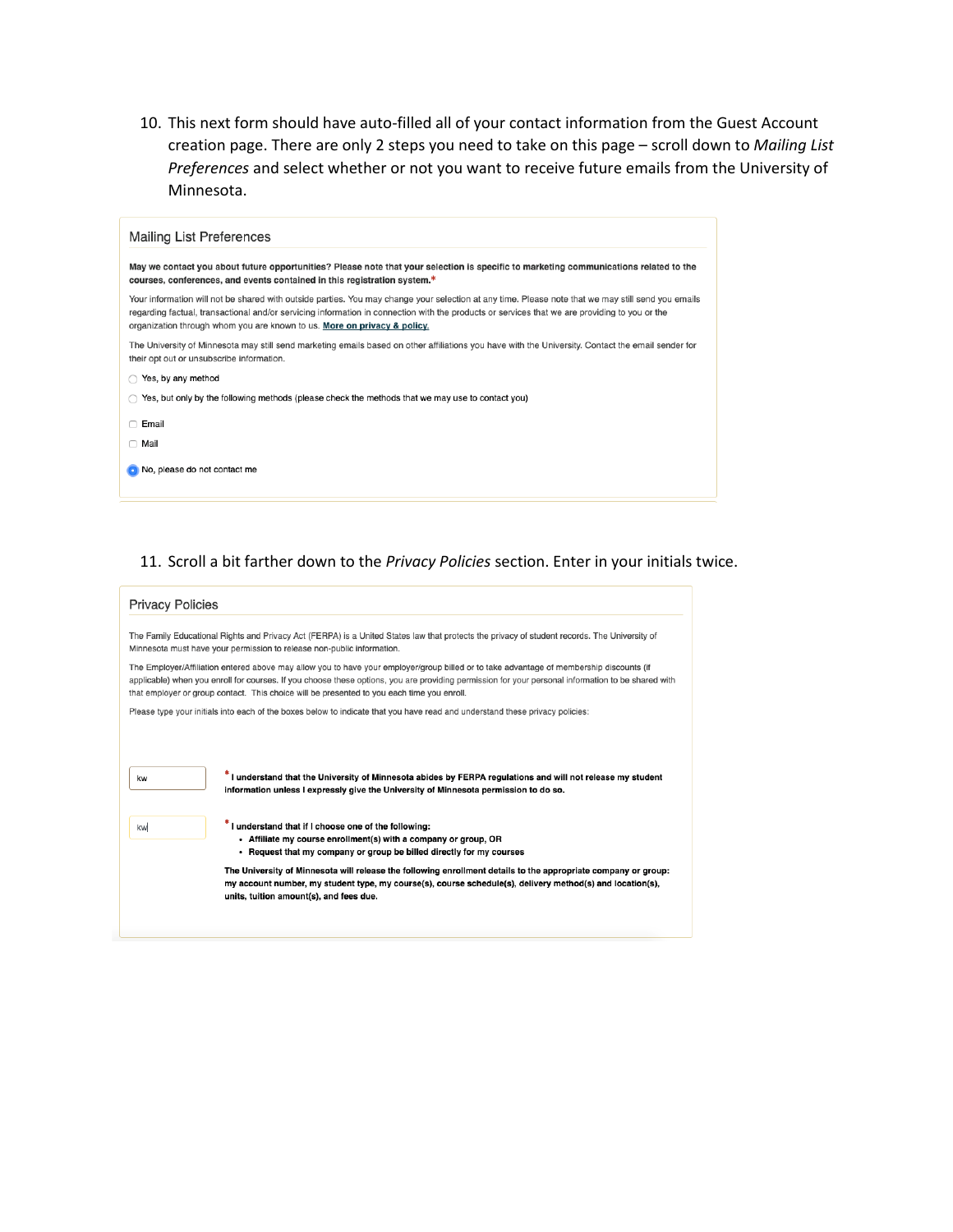12. Scroll down to Select a Payment Method and select Pay online by credit card. Scroll a little bit farther down and tick the Policy Confirmation box.



# **Policy Confirmation**

**Enrollment Policies and Procedures** 

Your contract with the University:

Ry registering for professional development and continuing education courses you enter into a legally binding contract with the University to nay all tuition and fees including.

8 \* I have read and understand the registration and privacy policies and approve charging the above indicated amount on my credit card, or, if authorized, to my University department chart string.

**Print Registration Policies** 

13. You will be brought to a new screen to enter in your payment information using a secure form. Enter in your payment information and click the Pay Now button one time.

|                                                                                                                      |                          | $\overline{\phantom{0}}$ |                      |  |
|----------------------------------------------------------------------------------------------------------------------|--------------------------|--------------------------|----------------------|--|
| <b>UNIVERSITY OF MINNESOTA</b><br>Driven to Discover <sup>94</sup>                                                   |                          |                          |                      |  |
| Checkout                                                                                                             |                          |                          |                      |  |
| My Profile / Payment / Receipt                                                                                       |                          |                          |                      |  |
| Please click the "pay now" button only once!                                                                         |                          |                          |                      |  |
| Multiple clicks can lead to multiple charges. Transactions can take some time depending on your internet connection. |                          |                          |                      |  |
| Do not navigate away from this page until you receive confirmation that your transaction is complete.                |                          |                          |                      |  |
|                                                                                                                      |                          |                          |                      |  |
|                                                                                                                      |                          |                          |                      |  |
|                                                                                                                      | <b>Order Information</b> |                          | * Required Fields    |  |
|                                                                                                                      |                          |                          | Total: \$89.00 (USD) |  |

**VISA** Music Card **EXECUTER** 

 $^\star$  (enter number without spaces or dashes)

**Payment Information** 

Card Number: